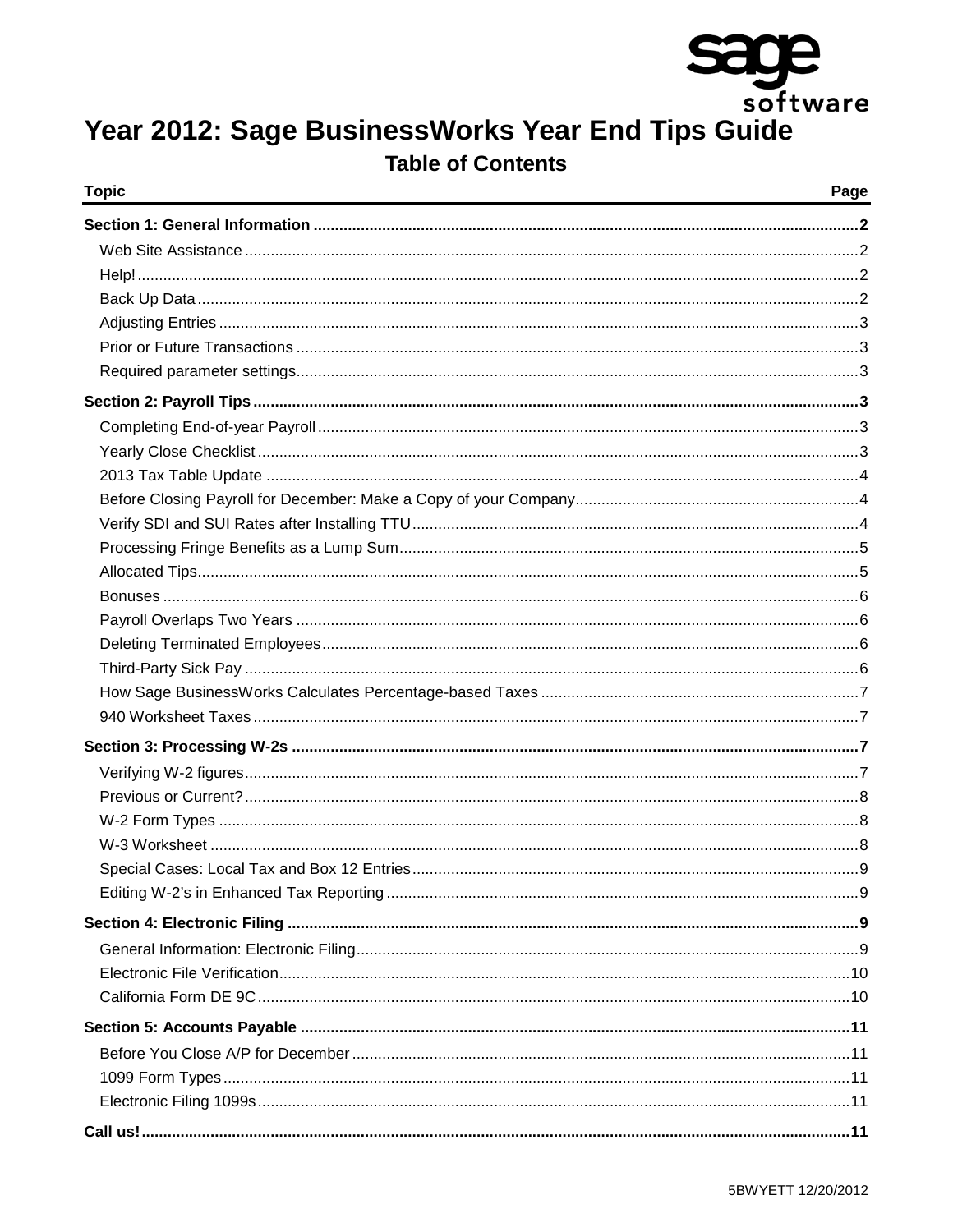# **Year 2012: Year End Tips for Sage BusinessWorks**

| Important<br>Notes! | Although Sage BusinessWorks Accounting retains five years of payroll history, the<br>Payroll module does not retain the totals needed for printing W-2s after closing the<br>year. For this reason, it is essential that you verify W-2 figures <b>before</b> closing<br>December. |
|---------------------|------------------------------------------------------------------------------------------------------------------------------------------------------------------------------------------------------------------------------------------------------------------------------------|
|                     | Because you must complete many tasks before or in conjunction with the last<br><b>payroll</b> , please take time now to read through any topics that may affect you.                                                                                                               |

## <span id="page-1-0"></span>**Section 1: General Information**

<span id="page-1-3"></span><span id="page-1-2"></span><span id="page-1-1"></span>

| <b>Web Site</b><br><b>Assistance</b> | The Sage Customer Portal Web site provides you up-to-the-minute information, the<br>ability to e-mail inquiries and suggestions to an analyst, and utilities to download<br>documents and the latest releases of Sage BusinessWorks.                                                                                                                                                                                                                                                                                                 |
|--------------------------------------|--------------------------------------------------------------------------------------------------------------------------------------------------------------------------------------------------------------------------------------------------------------------------------------------------------------------------------------------------------------------------------------------------------------------------------------------------------------------------------------------------------------------------------------|
|                                      | Access the Sage Customer Portal from within Sage BusinessWorks:<br>• On the main Sage BusinessWorks menu, click Help. Then point to Support and<br>Service on the Web, and click Online Support.                                                                                                                                                                                                                                                                                                                                     |
| Help!                                | Help with all year-end processing is just a click away. On the main Sage<br>BusinessWorks menu, click Help. Then point to Module Help, and click [Module]<br>Contents. Click the Index tab and type the text you wish to search. For example, if<br>you want more information on processing bonuses, here are the steps to follow:<br>1. On the main Sage BusinessWorks menu, click Help.<br>2. Point to Module Help, and click Payroll contents. Click the Index tab.<br>3. Type bonuses<br>4. Click bonuses on the list displayed. |
|                                      | $\bigcirc$ Throughout this document, look for the $\bigcirc$ symbol for Sage BusinessWorks Help<br>topics to search.                                                                                                                                                                                                                                                                                                                                                                                                                 |
| <b>Back Up Data</b>                  | Before you close any Sage BusinessWorks module, it is essential that you perform a<br>complete backup of company data. You should retain this backup indefinitely, as it<br>provides critical data for audit purposes.<br>1. On the Sage BusinessWorks main menu, click File, and then click Backup to open                                                                                                                                                                                                                          |
|                                      | the Database Backup Wizard. Click Next.                                                                                                                                                                                                                                                                                                                                                                                                                                                                                              |
|                                      | 2. To back up company data, click the company ID to back up, and then click Next.<br>3. In the Select Backup File Name window:                                                                                                                                                                                                                                                                                                                                                                                                       |
|                                      | a. Select a folder or drive from the list on the left. To store the data in a new folder,<br>see the Help topic "Backup," and follow the steps to create a new folder.                                                                                                                                                                                                                                                                                                                                                               |
|                                      | b. Type a Backup File Name at the bottom, and click Next. Be careful not to<br>overwrite an existing backup that you want to keep. For easy reference, use a file<br>name that includes the company ID and the date. Example: Sample123112.zip<br>c. Click Start to begin the backup. When the backup is complete, a message<br>appears allowing you to back up another company. If you have multiple<br>companies, click Yes, and repeat the steps above.                                                                           |
|                                      | Notes:<br>• Please perform a backup within Sage BusinessWorks even if another backup utility<br>is used.                                                                                                                                                                                                                                                                                                                                                                                                                             |
|                                      | • See page 4 for instructions on making a copy of a Sage BusinessWorks company.                                                                                                                                                                                                                                                                                                                                                                                                                                                      |
|                                      | (i) For information on safeguarding Sage BusinessWorks data, search the Sage<br>BusinessWorks Help Index on Backup and Backups                                                                                                                                                                                                                                                                                                                                                                                                       |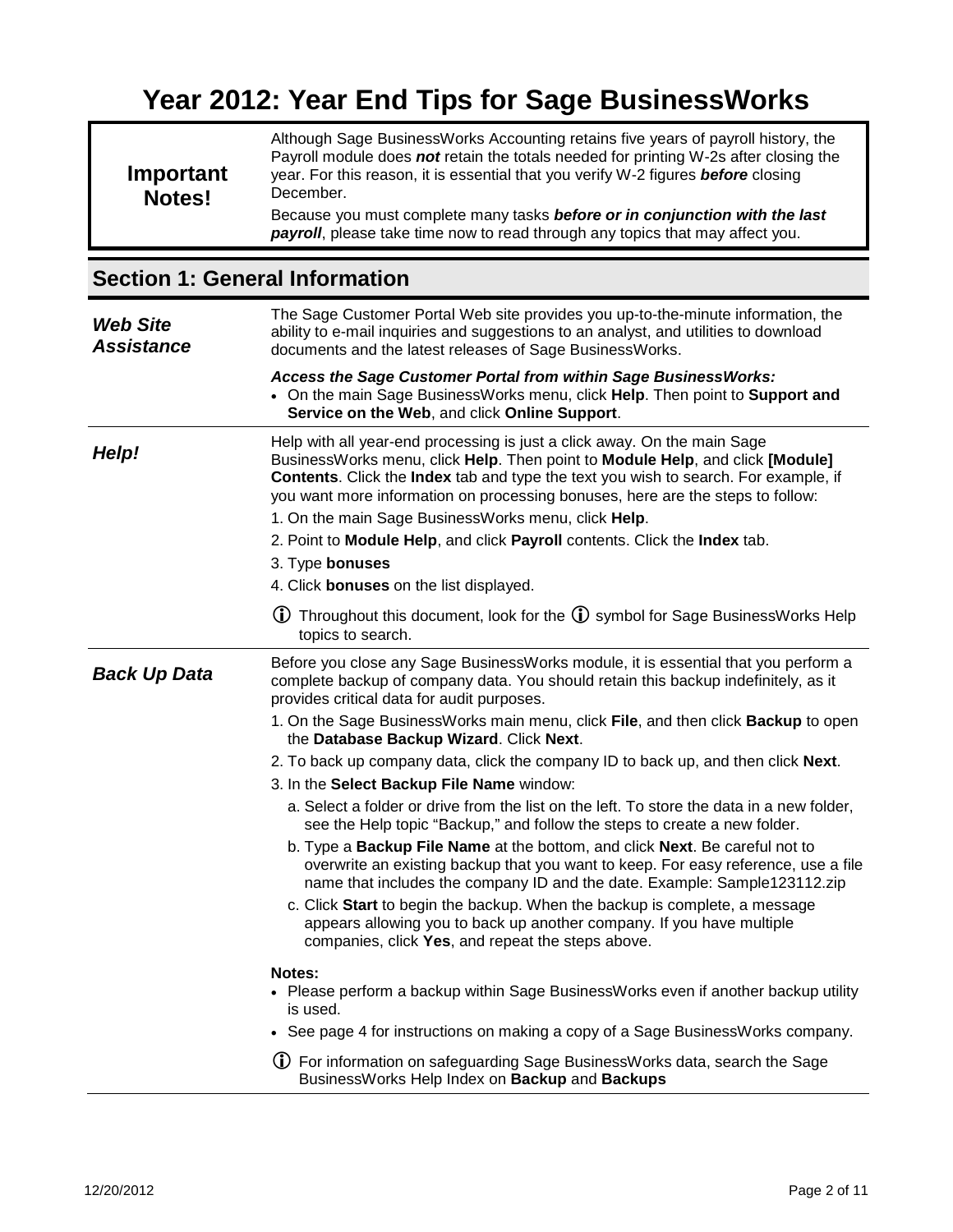#### **Section 1: General Information**

<span id="page-2-0"></span>After closing the fiscal year, you can post prior year adjusting entries to all modules<br>**Adjusting Entries**<br>**Aggeriance of Payroll** *except Payroll*.

- If a prior-year transaction affects G/L revenue or expense accounts, Sage BusinessWorks automatically rolls the values into retained earnings. No additional action is needed.
- Be sure to make the adjusting entry in the correct module. For example, if you need to make an adjustment to the cash account, you would normally make it through the Cash Management module. Making the adjustment directly in the G/L makes the bank reconciliation more difficult.
- Do not perform a month-end (or year-end) close or rebuild in the Inventory Control Module during any phase of the Physical Inventory process. Sage BusinessWorks cannot retain book quantity information for a relative inventory update after the close or rebuild.

<span id="page-2-1"></span>

| <b>Prior or Future</b><br><b>Transactions</b>    | G/L                                                                                                                                                                                                                                                                                                   | P/R                               | A/R, A/P, C/M, I/C, and<br>O/E    |
|--------------------------------------------------|-------------------------------------------------------------------------------------------------------------------------------------------------------------------------------------------------------------------------------------------------------------------------------------------------------|-----------------------------------|-----------------------------------|
| <b>Prior month postings</b>                      | Post 24 months back                                                                                                                                                                                                                                                                                   | Post current quarter only         | Post 12 months back               |
| <b>Future month postings</b>                     | Post 12 months ahead                                                                                                                                                                                                                                                                                  | No future month postings          | Post 1 month ahead                |
| <b>Example: Current</b><br>month = December 2012 | Post Dec 2010 through Dec<br>2013                                                                                                                                                                                                                                                                     | Post Oct 2012 through Dec<br>2012 | Post Dec 2011 through Jan<br>2013 |
| <b>Module's current</b><br>month?                | On the main Sage BusinessWorks menu, click File, and then click System Status<br>Report. On the window displayed, click the Module Information button.                                                                                                                                                |                                   |                                   |
| <b>Required</b><br>parameter settings            | To post transactions to future or prior months, set these parameters:<br>On the A/R menu, point to Utilities, and click Maintain A/R Parameters. In the<br>Allow future postings list, select either Warning or Yes.<br>• On the main Sage BusinessWorks menu, click Utilities, and then click System |                                   |                                   |

#### **Preferences**: Verify **Allow prior month postings** is set to **Yes**.

<span id="page-2-3"></span><span id="page-2-2"></span>

| <b>Section 2: Payroll Tips</b> |  |  |  |
|--------------------------------|--|--|--|
|--------------------------------|--|--|--|

<span id="page-2-5"></span><span id="page-2-4"></span>

| <b>Completing End-</b><br>of-year Payroll | You must complete many end-of-year Payroll activities before or during the last<br>payroll.<br>• Contact an accountant or tax advisor for assistance regarding the taxable status of<br>deductions or other pays.<br>• Back up data just before processing checks or handchecks. If you encounter a<br>problem, you can restore the backup, correct the problem, and reprocess checks.                                                                                                                                                                                                                  |
|-------------------------------------------|---------------------------------------------------------------------------------------------------------------------------------------------------------------------------------------------------------------------------------------------------------------------------------------------------------------------------------------------------------------------------------------------------------------------------------------------------------------------------------------------------------------------------------------------------------------------------------------------------------|
| <b>Yearly Close</b><br><b>Checklist</b>   | Sage BusinessWorks provides an End of Year Checklist for Payroll. After you have<br>completed the last Payroll, review the Payroll - End of Year Checklist. To access<br>the Checklist for a module go to the Sage BusinessWorks Launcher. From the Sage<br>BusinessWorks Launcher select View and verify "Viewer" and "Modules" are<br>selected. On the left side of the screen under <b>Modules</b> , select <b>Payroll</b> . In the<br>viewer, the Common Tasks for the module appear. At the bottom, there are three<br>tabs: Common Tasks, All Tasks, Checklists. Select the tab for 'Checklists'. |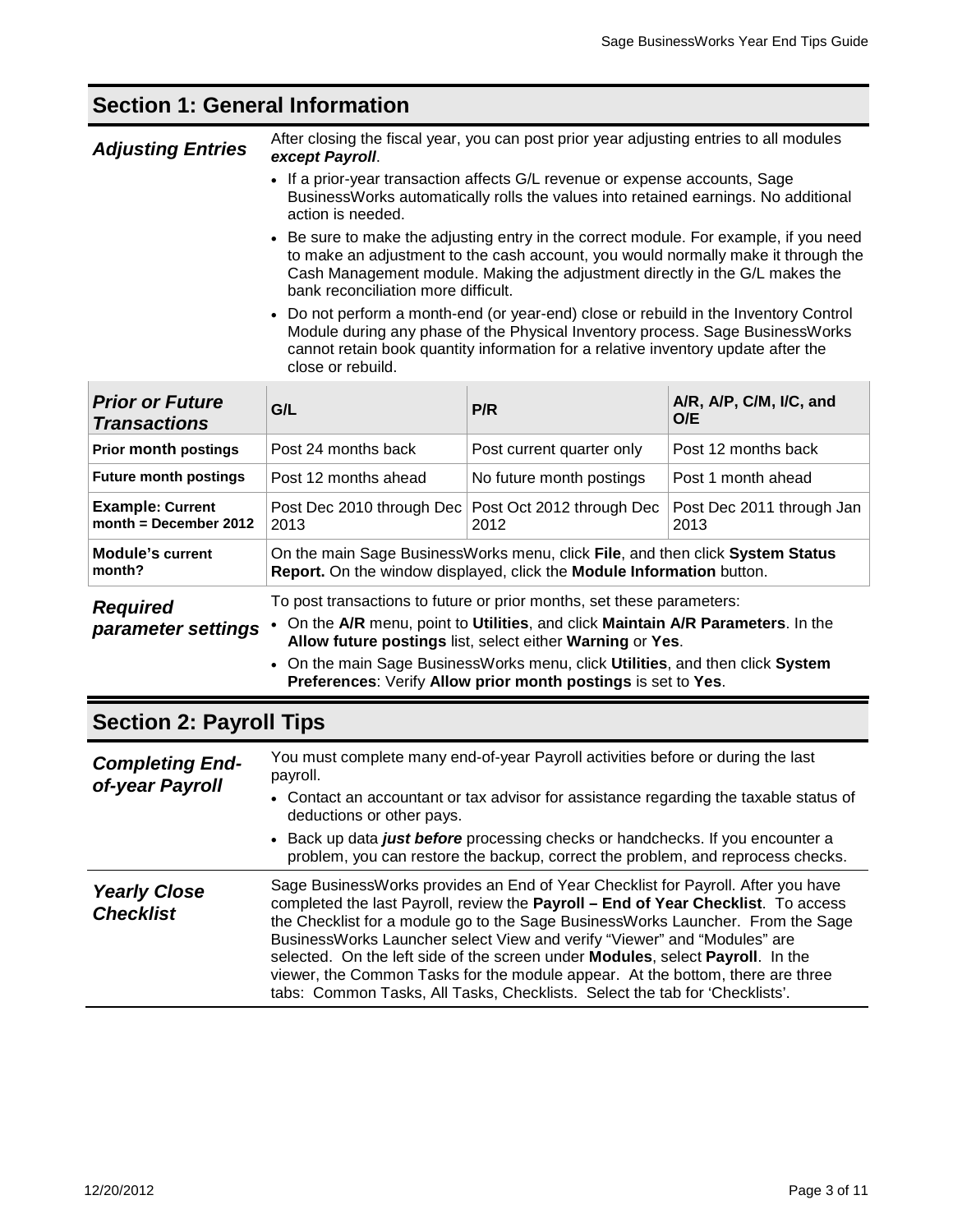<span id="page-3-3"></span><span id="page-3-2"></span><span id="page-3-1"></span><span id="page-3-0"></span>

| UGULIUII 4. I AYIUII IINJ                                                                                                                                                                                                        |                                                                                                                                                                                                                                                                                                                                                                                                                                                                                                                                                                                                                                                                        |
|----------------------------------------------------------------------------------------------------------------------------------------------------------------------------------------------------------------------------------|------------------------------------------------------------------------------------------------------------------------------------------------------------------------------------------------------------------------------------------------------------------------------------------------------------------------------------------------------------------------------------------------------------------------------------------------------------------------------------------------------------------------------------------------------------------------------------------------------------------------------------------------------------------------|
| 2013 Tax Table<br><b>Update</b>                                                                                                                                                                                                  | The early Tax Table Update (TTU) will be available for download from the Sage<br>Customer Portal in mid-December. Because the update includes tax tables for 2013,<br>install it only after you have printed W-2s and closed Payroll for December. The early<br>TTU is included on V2011 Service Pack 14 and V2012 Service Pack 5.<br>Note: Processing a 2013 payroll before installing the 2013 TTU does not cause an<br>issue, because Sage BusinessWorks automatically recalculates FICA, FUTA,<br>SUI and SDI when you run a payroll after installing the update. Although table-<br>driven taxes do not self-adjust, the difference is a few cents in most cases. |
| <b>Before Closing</b><br><b>Payroll for</b><br>December: Make a<br>Copy of your<br>Company                                                                                                                                       | Create a Sage BusinessWorks backup before performing the December close. If you<br>have not printed <i>and verified</i> W-2s and you need to process January's payroll, follow<br>the steps below to create a copy or "clone" of the company data prior to performing a<br>December close.<br>Important: Do not copy the folder in which the company resides to a new folder.<br>Sage BusinessWorks does not recognize data in the newly-created folder<br>as a company.<br>Have all other users exit the company and use the copy company option below.                                                                                                               |
| Important!<br>Do not close Payroll<br>before verifying W-2<br>figures if still using<br>Sage BusinessWorks<br>Version 2011. V2011<br>allows you to print -<br>but not correct-<br>W-2s after you close<br>the month of December. | How to use the Copy Company option.<br>1. On the main Sage BusinessWorks menu, click Utilities, and then click Maintain<br><b>Companies.</b><br>2. Click OK at the exclusive option message.<br>3. Click the Lookup button $\frac{M}{2}$ to select the Company ID; click Accept.<br>4. Click the Copy button <b>b</b><br>5. Enter a new Company ID (for example, PAY2012), and click OK. Also click<br>'Copy User security' to grant same user security as on the original company.                                                                                                                                                                                    |
| If using Sage Business-<br>Works Version 2012,<br>there is no problem<br>closing December even<br>if W-2s have not yet<br>been printed since you<br>will be using Enhanced<br>Tax Reporting.                                     | Notes:<br>• Do not close Payroll for December in the "cloned" company. Use the "cloned"<br>company for printing W-2s only. The cloned company is the archive company and<br>used for printing purposes only.<br>• The OASDI limit for 2013 is \$113,700. If the early TTU is installed prior to printing<br>W2s, you will need to *change the OASDI limit back to \$110,100 limit for the 2012<br>W2s. Be sure to set it back to the 2013 limit of \$113,700 after printing 2012 W-2s.                                                                                                                                                                                 |
|                                                                                                                                                                                                                                  | To change the limit go to the P/R menu, point to Taxes, and click Maintain Tax Tables. Click the<br>Lookup button and select US. Click the Allowances, Limits and Rates button.                                                                                                                                                                                                                                                                                                                                                                                                                                                                                        |
| <b>Verify SDI and SUI</b><br><b>Rates after</b><br><b>Installing TTU</b>                                                                                                                                                         | Because the SDI and SUI rates vary from one company to another, the Tax Table<br>Update (TTU) revises these fields in Maintain Tax Tables only. Sage BusinessWorks<br>uses the values stored in Activate States (on the Taxes menu). After installing the<br>2013 TTU, verify that the rates in Activate States for SDI and SUI are set to the<br>proper values for each company.                                                                                                                                                                                                                                                                                      |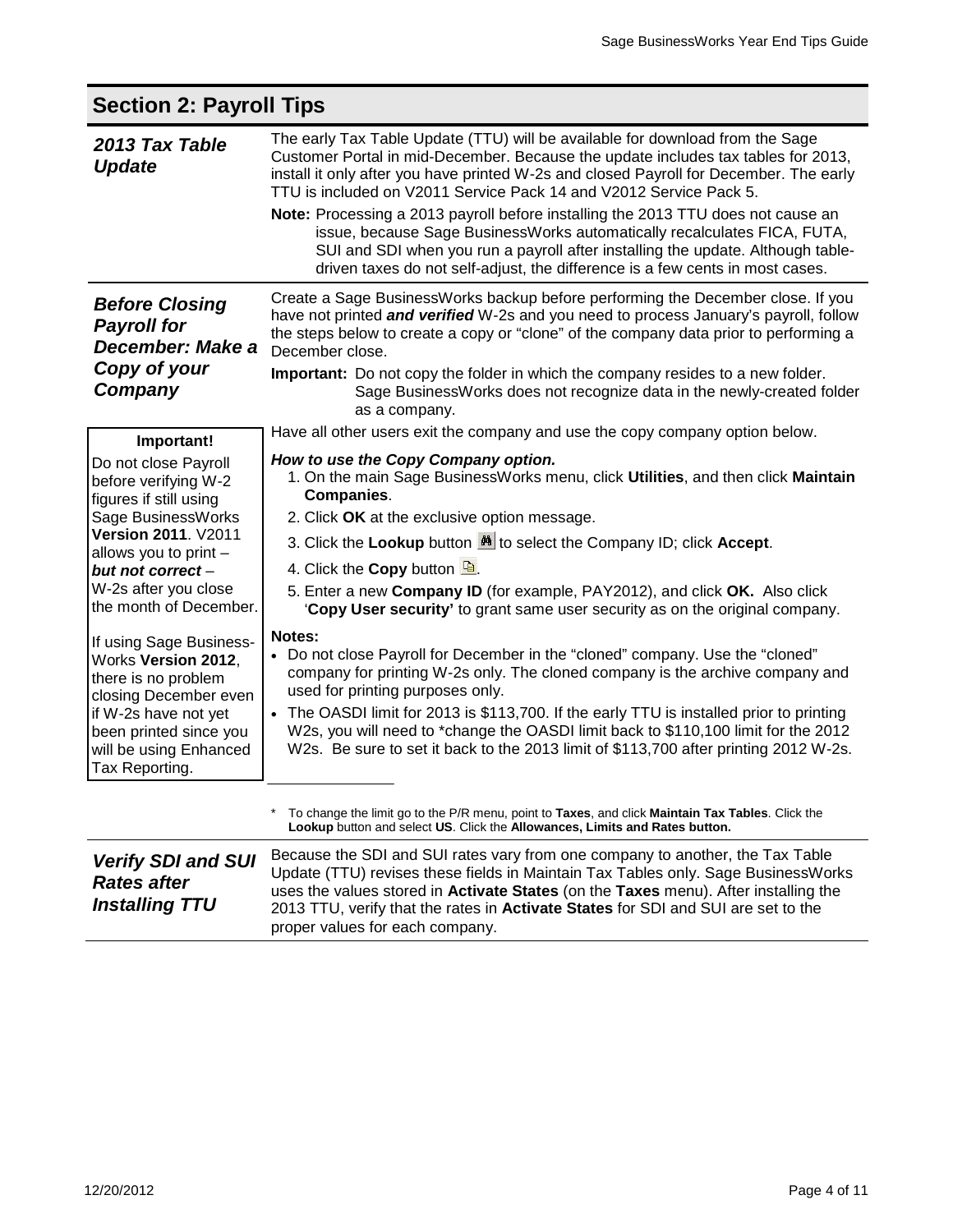<span id="page-4-1"></span><span id="page-4-0"></span>

| <b>Processing Fringe</b><br><b>Benefits as a</b><br><b>Lump Sum</b>                                                                                                                                                  | Employees must pay taxes on the monetary value of fringe benefits such as personal<br>use of a company vehicle or the premium for life insurance in excess of \$50,000.<br>Some employers record fringe benefits on each payroll throughout the year; others<br>record a lump sum at the end of the year.                                                                                                                                                                                                                                                                                                                                   |
|----------------------------------------------------------------------------------------------------------------------------------------------------------------------------------------------------------------------|---------------------------------------------------------------------------------------------------------------------------------------------------------------------------------------------------------------------------------------------------------------------------------------------------------------------------------------------------------------------------------------------------------------------------------------------------------------------------------------------------------------------------------------------------------------------------------------------------------------------------------------------|
| <b>IMPORTANT: Fringe</b><br>Benefits must be<br>processed with a<br>paycheck prior to<br>closing December.                                                                                                           | If you record a lump sum, you must include the fringe benefit as a company-paid<br>deduction on the employee's last paycheck for the year. Here's how:<br>1. Set up a company-paid deduction that is taxable for the employee. On the P/R<br>menu, point to Utilities, and click Maintain Deductions. Set the following<br>parameters:                                                                                                                                                                                                                                                                                                      |
| Tip: If you created a<br>fringe benefit deduction<br>in a prior year, you can<br>simply change the<br>active dates. On the<br>P/R menu, point to<br>Utilities, and click<br><b>Maintain Deductions.</b>              | • Calculation method: Variable, entered on time card<br><b>Category: Company-Individual</b><br>Taxable check boxes: Consult a tax advisor for assistance<br>• Active: Select the From option button, and set To and From to the date you<br>plan to use on the last paycheck.<br>2. Click the W-2 button, and specify the W-2 box for the fringe benefit.<br>3. On the P/R menu, point to Employees, and click Maintain Employees. Click the<br>Deductions button, and add this deduction for each employee who received the<br>fringe benefit.                                                                                             |
|                                                                                                                                                                                                                      | (j) For time card processing of fringe benefits, search the Sage BusinessWorks Help<br>Index for "Fringe Benefits".                                                                                                                                                                                                                                                                                                                                                                                                                                                                                                                         |
| <b>Allocated Tips</b><br>Have you already<br>processed your last<br>payroll for the year?                                                                                                                            | Allocated tips are the difference between tips reported by an employee and the<br>employee's allocation of 8% of the employer establishment's gross receipts for a<br>calendar year. They are not included in the employee's income, nor does the<br>employer withhold taxes from allocated tips. They are reported in Box 8 of the W-2<br>only. An Other Pay is used to record allocated tips:                                                                                                                                                                                                                                             |
| Process a pay check<br>with just allocated tips.<br>Be certain to deactivate<br>all deductions and all<br>other pays except for<br>the allocated tips other<br>pay. Remember to<br>reactivate them when<br>finished. | 1. On the P/R menu, point to Utilities, and click Maintain Other Pays. Set the<br>following parameters:<br>• Calculation method: Variable, entered on time card<br><b>Category: Company-Individual</b><br>Taxable check boxes: Clear check boxes for all taxable fields, including Add to<br>Gross.<br>• Active: Select the From option button, and set To and From to the date you<br>plan to use on the last paycheck.<br>2. Click the W-2 button, and specify Box 8.<br>3. On the P/R menu, point to Employees, and click Maintain Employees. Click the<br>Other Pays button, and add this other pay for each employee for whom you must |

 For the time card processing of allocated tips, search the Sage BusinessWorks Help Index for "Allocated Tips".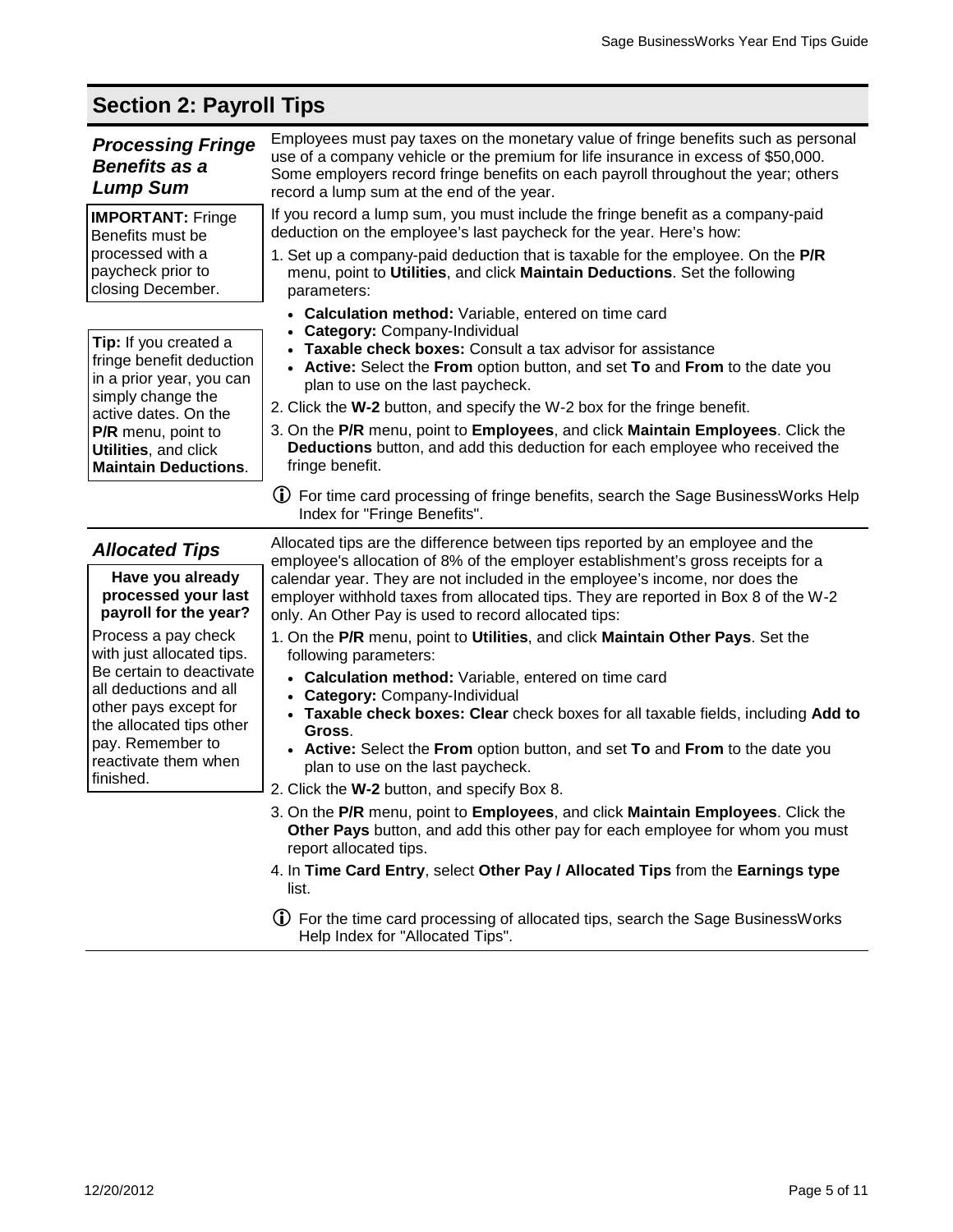Bonuses are taxable. Be sure to mark the Other Pay as taxable and select the **Add to Gross** check box.

If you create a time card for an employee receiving a bonus, that time card automatically overrides the standard time card you may have on file for them.

<span id="page-5-0"></span>**Bonuses** By law, bonuses are taxable. The employee is responsible for paying FWT. However, as an employer, you must normally remit both employer and employee FICA for all bonuses paid. (Regulations vary by state. Please consult a tax advisor for specific state requirements.)

*What if I want to hand an employee \$500 in cash?*

If you want the employee's bonus to be a flat amount, rather than the bonus amount less taxes use this formula to figure the gross bonus amount:

**Formula:** Net bonus amount /  $[1 - (Total tax rate  $\div$  100)] = Gross bonus amount$ **Example:**  $$500 / [1 - (7.65 \div 100)] = $541.42$ 

To set up and pay bonuses in Sage BusinessWorks, please follow these steps:

- 1. On the **P/R** menu, point to **Utilities**, and click **Maintain Other Pays**. Set the following parameters:
	- **Calculation method:** Variable, entered on time card
	- **Category:** Individual
	- **Taxable check boxes:** Be sure to select the **Add to Gross** check box. Even though you may not withhold FWT from the bonus, it is normally taxable, so the **FWT Taxable** check box should be selected. Consult a tax advisor for clarification on SWT.
	- **Active:** Select the **From** option button, and set **To** and **From** to the date you plan to use on the last paycheck.
- 2. On the **P/R** menu, point to **Employees**, and click **Maintain Employees**. Click the **Other Pays** button, and add this other pay for each employee who receives the bonus.
- 3. Set any other pays to inactive that should not be included in the bonus. (Doubleclick the other pay, and click the **Inactive** option button.) Close the Other Pays window.
- 4. In **Maintain Employees**, click the *Deductions* button. Set any deductions to inactive that should not be included in the bonus.
- For the time card processing of bonuses, search the Sage BusinessWorks Help Index for "Bonuses".

<span id="page-5-3"></span><span id="page-5-2"></span><span id="page-5-1"></span>

| <b>Payroll Overlaps</b><br><b>Two Years</b>              | According to IRS regulations, the employee's tax liability is based on the payment<br>date, not the time period the employee worked. Therefore, employees pay taxes in<br>2013 on any pay checks they receive after 12/31/12, even though work may have<br>actually been performed in 2012.                                                                                                                                                                     |
|----------------------------------------------------------|-----------------------------------------------------------------------------------------------------------------------------------------------------------------------------------------------------------------------------------------------------------------------------------------------------------------------------------------------------------------------------------------------------------------------------------------------------------------|
| <b>Deleting</b><br><b>Terminated</b><br><b>Employees</b> | During the month-end December close, you will see the option to delete terminated<br>employees. You can delete them as a group now or later on an individual basis<br>through Maintain Employees. Payroll history is kept a minimum of two calendar years<br>but can be increased to up to five years. On the P/R menu, point to Utilities, and click<br>Maintain Payroll Parameters. In the Years to keep history list, select the number of<br>years desired. |
|                                                          | Note: You cannot delete an employee who has had activity within the last two<br>calendar years or within the Years to keep history setting.                                                                                                                                                                                                                                                                                                                     |
| <b>Third-Party Sick</b><br>Pay                           | Third-party sick pay reporting requirements vary significantly from one plan to the<br>next. For this reason, no option is available within Sage BusinessWorks to handle this<br>function. Please review IRS Publication 15-A for information on the requirements that<br>pertain to you. Search the Knowledgebase on the Sage Portal for a workaround for<br>processing Third Party Sick Pay. Use the search key words "Third Party Sick Pay"                  |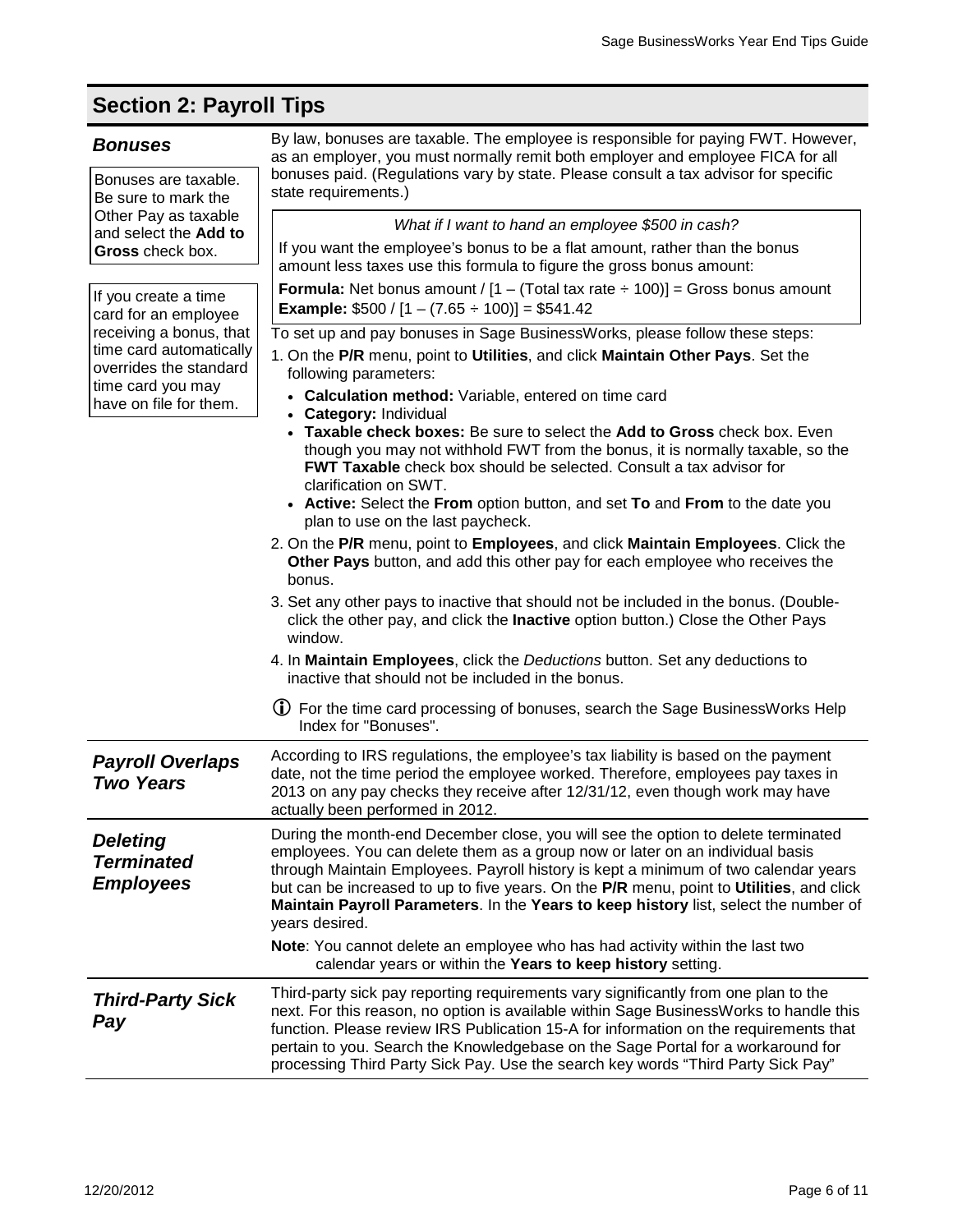<span id="page-6-0"></span>

| <b>How Sage</b><br><b>BusinessWorks</b>               | Sage BusinessWorks calculates percentage-based taxes (OASDI, Medicare, SDI,<br>SUI, and FUTA) on year-to-date taxable pays, rather than the taxable pay for the<br>current pay period.        |                                                                                                                                                                 |  |
|-------------------------------------------------------|-----------------------------------------------------------------------------------------------------------------------------------------------------------------------------------------------|-----------------------------------------------------------------------------------------------------------------------------------------------------------------|--|
| <b>Calculates</b><br>Percentage-based<br><b>Taxes</b> | Percentage-based tax calculation formula:<br>[(YTD taxable pay + Current period taxable pay) * Percentage rate] - YTD tax<br>withheld or accrued = Tax to withhold or accrue for this payroll |                                                                                                                                                                 |  |
|                                                       | Source for figures in the formula above:<br><b>YTD taxable pay</b>                                                                                                                            | On the P/R menu, point to Employees, and click<br>Maintain Employees. Click the Totals button.                                                                  |  |
|                                                       | Current period taxable pay                                                                                                                                                                    | Calculated from time card entries                                                                                                                               |  |
|                                                       | Percentage rate                                                                                                                                                                               | On the P/R menu, point to Taxes, and click Maintain<br>Tax Tables (OASDI, Medicare, FUTA) or Activate<br>States (SDI, SUI).                                     |  |
|                                                       |                                                                                                                                                                                               | YTD tax withheld or accrued On the P/R menu, point to Employees, and click<br>Maintain Employees. Click the Totals button.                                      |  |
|                                                       | Limitations: Sage BusinessWorks automatically self-adjusts over- or under-withheld<br>taxes when you calculate payroll for an employee within the following limitations:                      |                                                                                                                                                                 |  |
|                                                       | • Sage BusinessWorks adjusts taxes only when you process payroll. Therefore,<br>Sage BusinessWorks makes no adjustments for a terminated employee.                                            |                                                                                                                                                                 |  |
|                                                       | • If you have over-withheld a tax, Sage BusinessWorks does not reduce the tax<br>already withheld. The program calculates \$0.00 until the difference is made up.                             |                                                                                                                                                                 |  |
|                                                       |                                                                                                                                                                                               | • If an employee has met the taxable limit for the year, Sage BusinessWorks does<br>not self-adjust. Contact Customer Support for further instructions.         |  |
| 940 Worksheet<br>Taxes                                | 2012 940 annual form.                                                                                                                                                                         | Sage BusinessWorks will not be editing the Unemployment (940) worksheet in<br>v2011 for tax year 2012. You will need to use Enhanced Tax Reporting to print the |  |

#### <span id="page-6-1"></span>**Section 3: Processing W-2s**

<span id="page-6-2"></span>*Verifying W-2 figures* We recommend that you first print W-2s on plain paper to verify the figures. Search the Sage BusinessWorks InfoSource Knowledgebase located on the Sage Portal for a complete explanation of how W-2 figures are calculated. To log on to the Sage Portal (see page [2](#page-1-1) for instructions), select the Knowledgebase link, and type "How W-2 figures are calculated".

#### **Important Notes:**

- The Sage BusinessWorks **Print W-2 Forms** option in version 2011 uses totals from Maintain Employees. However, the **Enhanced Tax Reporting** option uses *payroll check detail* to compile the figures. For this reason, W-2s printed using the **Enhanced Tax Reporting** option do not reflect changes to employee totals made in Payroll Setup mode. See **Editing W-2's in Enhanced Tax Reporting** at the end of this section.
- Beginning with V2012 the option to print W-2s from within BusinessWorks is no longer available. When selecting **Print W-2 Forms** it will automatically launch **Enhanced Tax Reporting** listing the W-2/W-3 forms.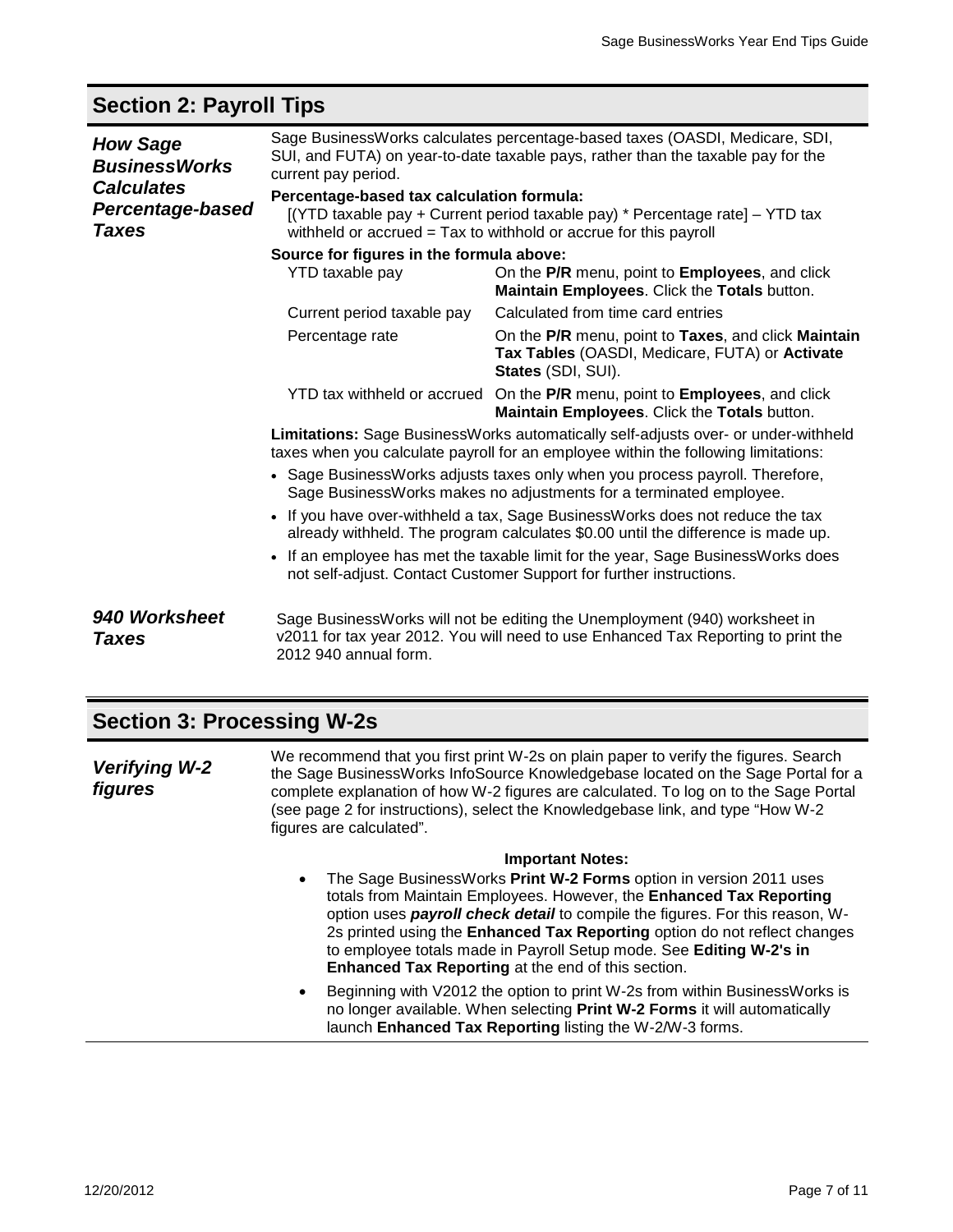<span id="page-7-2"></span><span id="page-7-1"></span><span id="page-7-0"></span>

| <b>Section 3: Processing W-2s</b>                                            |                                                                                                                                                                                                                                                                                                                                                                              |  |  |
|------------------------------------------------------------------------------|------------------------------------------------------------------------------------------------------------------------------------------------------------------------------------------------------------------------------------------------------------------------------------------------------------------------------------------------------------------------------|--|--|
| <b>Previous or</b><br><b>Current?</b>                                        | In version 2011 when you access the option to print W-2s, you may have a choice to<br>print "Previous" or "Current" W-2s. When you print W-2 forms for all employees or<br>close the year, a file is created that holds all the necessary information for printing W-<br>2s.                                                                                                 |  |  |
| <b>TIP: Previous</b>                                                         | Previous: Sage BusinessWorks prints W-2s from this file.<br><b>Current:</b><br>Sage BusinessWorks prints W-2s based on information currently stored                                                                                                                                                                                                                          |  |  |
| and Current is<br>not an issue if<br>using Enhanced<br><b>Tax Reporting.</b> | in the employee's record.<br><b>Example:</b> If the current open Payroll month is December 2012, the<br>current YTD figures are printed. If your current open Payroll month is<br>January, 2013 and you select Current, January 2013 YTD figures print.                                                                                                                      |  |  |
|                                                                              | <b>Caution!</b><br>If you select Current and then respond Yes to the query to save W-2<br>information, previously saved information is no longer available.                                                                                                                                                                                                                  |  |  |
| <b>W-2 Form Types</b>                                                        | Laser printers: In version 2011 the Print W-2 Forms option provides for printing<br>only two W-2s per page (arranged vertically). Versions 2011 and 2012 have the ability<br>to print the actual payroll forms through the Enhanced Tax Reporting option. The<br>Enhanced Tax Reporting option prints only the 4-up W-2 form - blank, perforated<br>forms must be purchased. |  |  |
|                                                                              | All forms may be purchased from Sage Software (1-800-538-5514), the IRS, or any<br>office supply store.                                                                                                                                                                                                                                                                      |  |  |
|                                                                              | Notes:                                                                                                                                                                                                                                                                                                                                                                       |  |  |
|                                                                              | • Sage BusinessWorks does not accommodate side-by-side forms.<br>• Printing an alignment test first is recommended when using the Print W-2 Forms<br>option.                                                                                                                                                                                                                 |  |  |
|                                                                              | • Beginning with V2012 W-2s can no longer be printed in Sage BusinessWorks.<br>Selecting Print W-2 Forms will automatically launch Enhanced Tax Reporting to<br>process W-2s.                                                                                                                                                                                                |  |  |
|                                                                              | (j) For the processing of W-2 forms, search the Sage BusinessWorks Help Index for<br>"W-2" or "Print W-2 Forms."                                                                                                                                                                                                                                                             |  |  |
| <b>W-3 Worksheet</b>                                                         | In version 2011 after printing W-2s in one continuous run for all employees who had<br>earnings in 2012, you are prompted to print the W-3 worksheet. Be sure to print the<br>report at this time, as no menu option exists to print it later.                                                                                                                               |  |  |
|                                                                              | Notes:<br>• Sage BusinessWorks version 2011 prints a W-3 Worksheet only. These figures<br>must be manually transferred to the actual W-3 form. Version 2011 includes the<br>capability to print the actual W-3 form through the Enhanced Tax Reporting<br>option. Beginning with Version 2012 W-3s can only be printed through Enhanced<br><b>Tax Reporting.</b>             |  |  |
|                                                                              | • If you change figures for any employee, you must reprint W-2s for all employees -<br>not just for those employees whose W-2s changed - to produce a corrected W-3.                                                                                                                                                                                                         |  |  |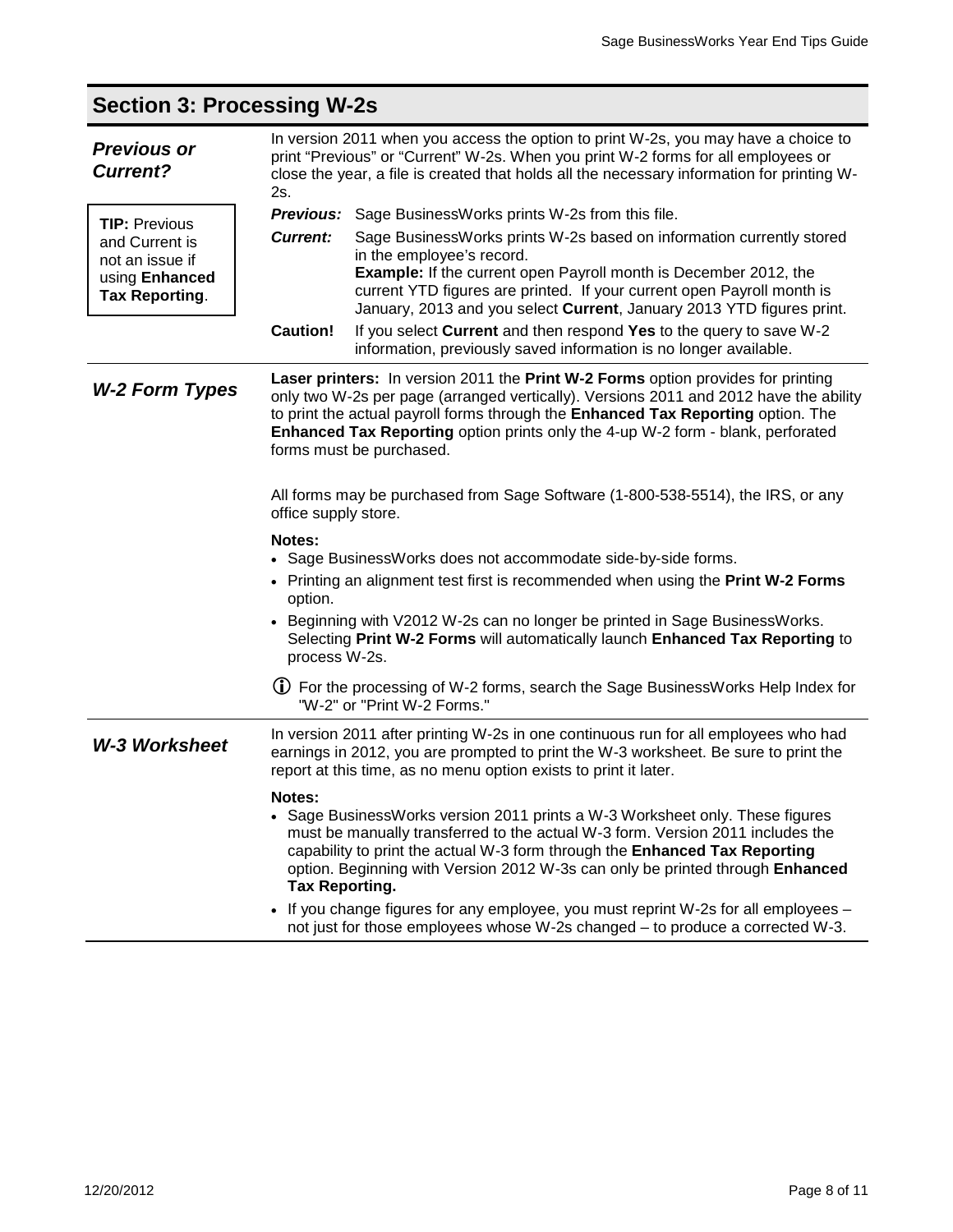## **Section 3: Processing W-2s**

<span id="page-8-0"></span>

| <b>Special Cases:</b><br><b>Local Tax and Box</b><br><b>12 Entries</b> | W-2 forms have space for only two local taxes and four entries in Box 12. If an<br>employee's W-2 exceeds this limit, the IRS requires that a second W-2 be created.<br>To determine whether you have employees who require a second W-2 form, print the<br>Employee Master List to review each employee's deductions and other pays. If you<br>are affected by this limitation, you can use the Enhanced Tax Reporting option in<br>Sage BusinessWorks V2011 and V2012 to produce the required second W-2. |
|------------------------------------------------------------------------|-------------------------------------------------------------------------------------------------------------------------------------------------------------------------------------------------------------------------------------------------------------------------------------------------------------------------------------------------------------------------------------------------------------------------------------------------------------------------------------------------------------|
|                                                                        | Notes:<br>• A warning appears when a deduction or other pay is added to the employee's<br>record that exceeds the number allowed on the W-2. However, no warning is<br>issued at the time the W-2 is printed.                                                                                                                                                                                                                                                                                               |
|                                                                        | • When manually processing a second W-2 for an employee, the second W-2 must<br>include information in Boxes b, c, d, and e, and the entry in Box 12 or the local tax<br>in Boxes 18, 19, and 20 only. No entries should be made in Boxes 1 through 8. The<br>Sage BusinessWorks Print W-2 Forms option in V2011 does not create the<br>second W-2. You must create it manually and manually adjust the W-3 totals to<br>reflect the additional entry.                                                      |
| <b>Editing W-2's in</b><br><b>Enhanced Tax</b><br><b>Reporting</b>     | If employee totals were manually updated in setup mode, then the W-2 information<br>will need to be edited in the Enhanced Tax Reporting grid. A mini tutorial is available<br>on the Sage Portal to assist in editing the grid.                                                                                                                                                                                                                                                                            |
|                                                                        | <b>Access the Sage Portal from within Sage Business Works:</b><br>On the main Sage BusinessWorks menu, click Help. Then point to Support and<br>Service on the Web, and click Online Support.                                                                                                                                                                                                                                                                                                               |

## <span id="page-8-1"></span>**Section 4: Electronic Filing**

<span id="page-8-2"></span>

| <b>General</b><br>Information:<br><b>Electronic Filing</b> | W-2s: In version 2011 when you print W-2s in one continuous run for all employees<br>who had earnings during 2012, Sage BusinessWorks creates a special internal file.<br>When you select Create W-2 Reporting File from the Transfer menu and enter the<br>necessary information for the company, Sage BusinessWorks creates the file,<br>W2REPORT. This is the file you must send, along with the appropriate filing forms, to<br>the Social Security Administration. |
|------------------------------------------------------------|-------------------------------------------------------------------------------------------------------------------------------------------------------------------------------------------------------------------------------------------------------------------------------------------------------------------------------------------------------------------------------------------------------------------------------------------------------------------------|
|                                                            | Important! You must be using version 2011 service pack 13 of Sage BusinessWorks<br><b>before</b> you create the electronic W-2 reporting file.                                                                                                                                                                                                                                                                                                                          |
|                                                            | This option is no longer available in version 2012. Use Enhanced Tax                                                                                                                                                                                                                                                                                                                                                                                                    |

**Reporting** for e-filing.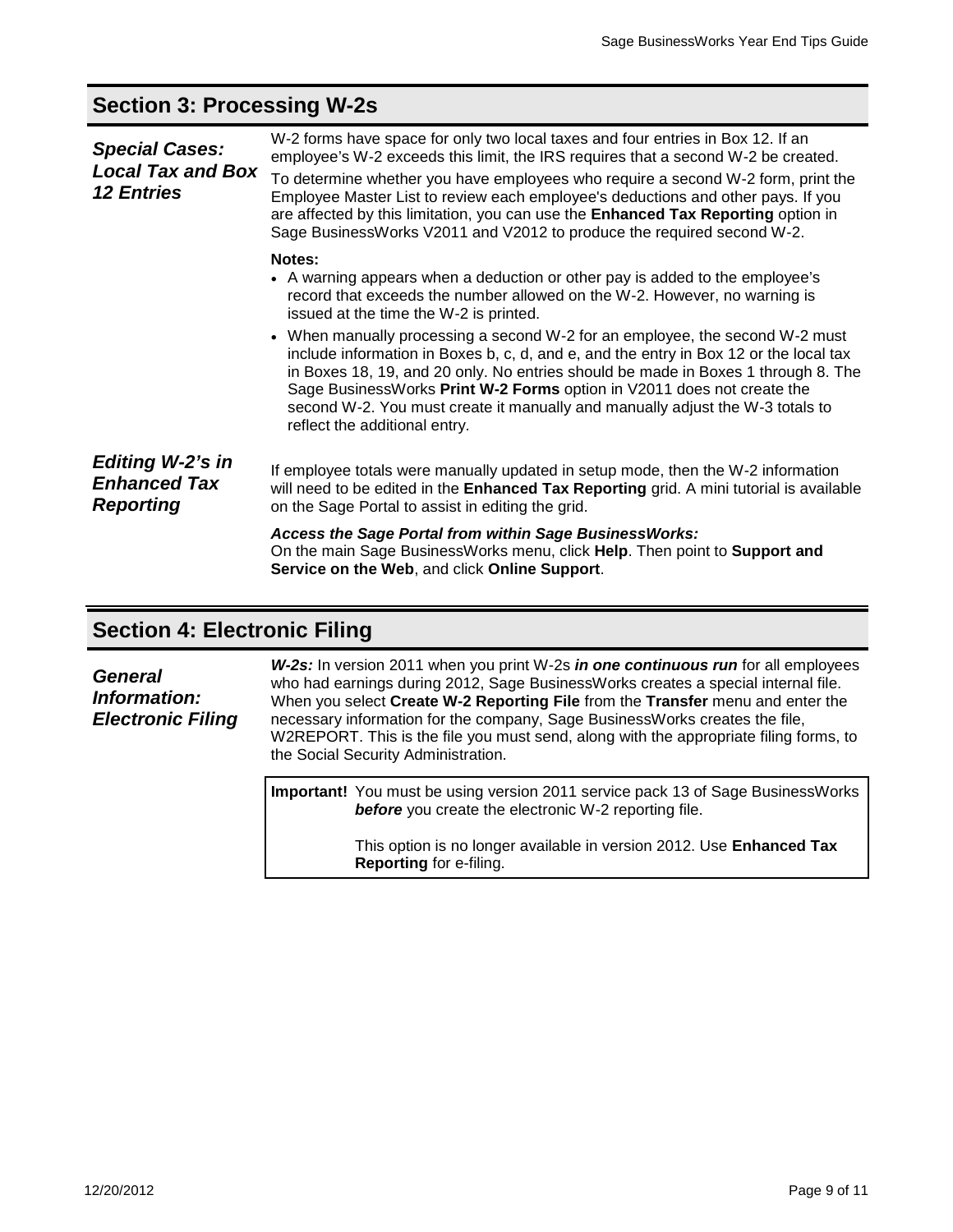#### **Section 4: Electronic Filing**

| ∙ote<br>N |  |
|-----------|--|
| ×         |  |

- If you change figures for any employees, you must reprint W-2s *for all employees* – not just for employees whose W-2s changed – to correct the file from which Sage BusinessWorks creates the W2REPORT file.
- The Social Security Administration requires that you obtain a User ID and choose a password for electronic filing. Please call 1-800-772-6270 or visit their website, <http://www.ssa.gov/bso/bsowelcome.htm> for more information. On the **P/R** menu, point to **Transfer** and click **Create W-2 Reporting File**. Click the **Contact** tab and enter the User ID.
- The **Enhanced Tax Reporting** option includes the ability to file W-2s electronically as well.
- Beginning with V2012 **Create W-2 Reporting File** option is no longer available in Sage BusinessWorks. Use **Enhanced Tax Reporting** for e-filing**.**

<span id="page-9-1"></span><span id="page-9-0"></span>

| <b>Electronic File</b><br><b>Verification</b> | The Social Security Administration provides a program to verify the wage report's<br>format accuracy prior to submitting it for processing. This program verifies that<br>employee names meet filing requirements and that all required values have been<br>completed. You can download the program from this Web site:<br>http://www.ssa.gov/employer/accuwage Use this file to verify the accuracy of the<br>v2011 W2REPORT file prior to submitting it to the Social Security Administration. |
|-----------------------------------------------|--------------------------------------------------------------------------------------------------------------------------------------------------------------------------------------------------------------------------------------------------------------------------------------------------------------------------------------------------------------------------------------------------------------------------------------------------------------------------------------------------|
| <b>California Form</b><br>DE 9C               | The DE-6 and DE-7 have been replaced by forms, the DE-9C and DE-9. California<br>Employers will now report quarterly employee wages on the DE-9C instead of using<br>the DE-6. Also, the Unemployment Insurance, Employment Training Tax, State                                                                                                                                                                                                                                                  |

DE-9 instead of annually on the DE-7.

The DE-9C and DE-9 are no longer available within Sage BusinessWorks. Use Enhanced Tax Reporting for these forms.

Disability Contributions and Personal Income Tax will be reported quarterly on the

<span id="page-9-2"></span>California employers with 250 or more employees must file the DE 9C electronically. The **Enhanced Tax Reporting** option includes the ability to electronically file the DE 9C file. For complete information, point to **Taxes** and click **Enhanced Tax Reporting**. On the window displayed, click **How do I** and select **About Enhanced Tax Reporting and eFiling**.